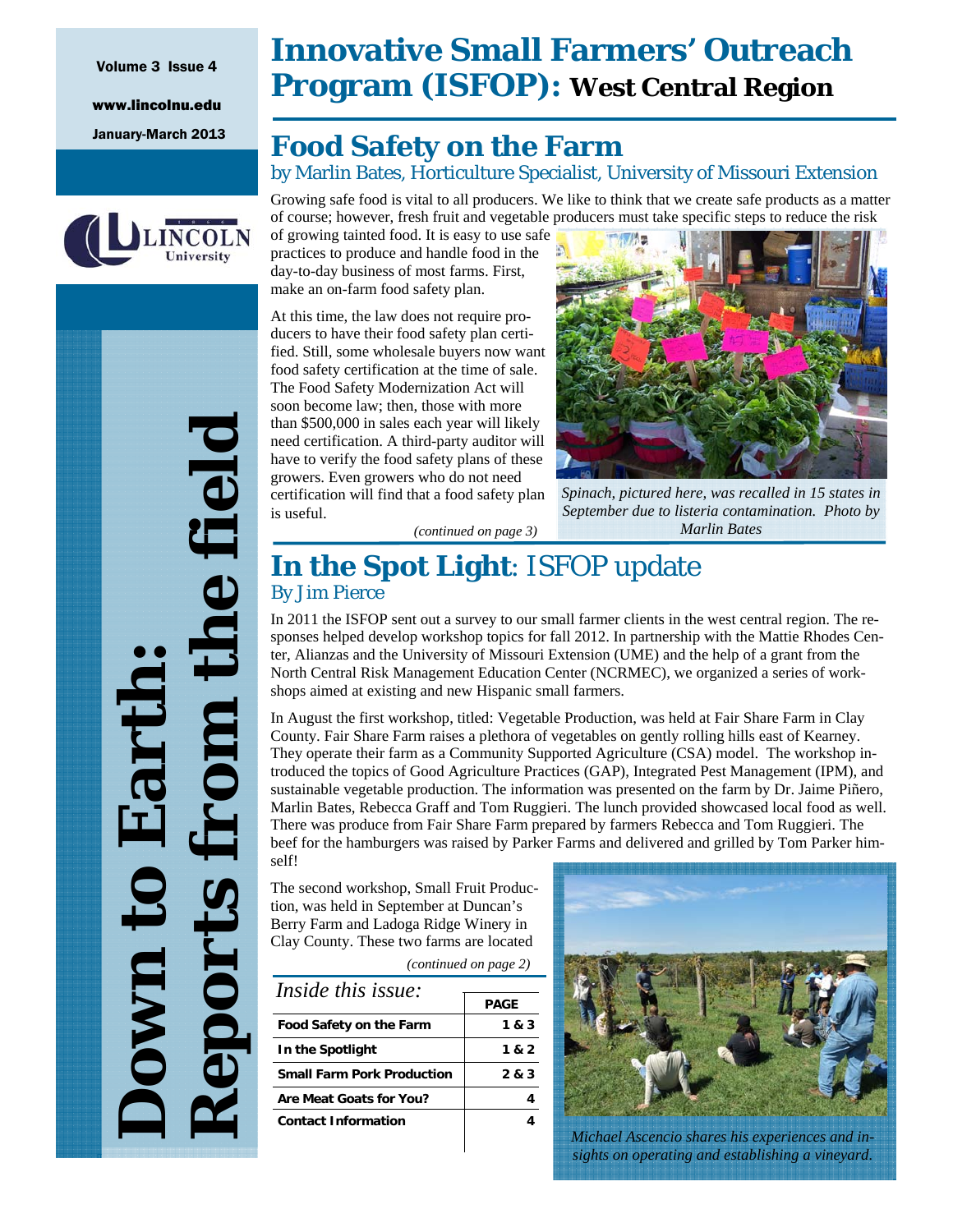## **Small Farm Pork Production**

by Jeff Yearington



*Red Wattle (left) and Berkshire pigs.* 

There is a growing demand for locally raised food, especially meat. This is where a small pork producer will find advantage in the market. More value will be added by raising animals in a humane, natural, pasture-raised, and/or organic way and labeling the pork as such. Consumers will pay a premium for such products.

Even more value can be added by raising heritage breeds such as Red Wattle and Berkshire, which are enjoying a resurgence in

# **ISFOP Update** *(cont'd from page 1)*

north of Smithville on the picturesque County Road F and within a quarter of a mile of each other. Duncan's Berry Farm produces blackberries, blueberries, rhubarb and strawberries. Ladoga Ridge Winery is a wine grape producer. In this workshop Marlin Bates delivered information about GAP, the importance of water and strawberry production. Dan Hoerz, owner of Duncan's Berry Farm, gave an overview of the farm production and mar-

keting. Production basics of blueberries and brambles were presented by Jim Pierce. Michael Ascencio, a new grape grower, shared the basics of starting a vineyard and his experiences starting his own vineyard. The lunch was catered by Jason Eastep owner of a local foods catering business, Farm Assist Catering. The menu was a colorful salad of local greens, charcuterie and an array of brats from the local locker, Paradise Locker Meats.

The third workshop, Small Animal Production, was held at Parker Farms Natural Meats in Ray County. The Parker family raises



*Rebecca Graaf, Fair Share Farms, operates their Allis G. tractor—the Allis Tom Rugierra, Fair Share Farms, converted to 12 volt DC.* 

popularity. The meat from these breeds tend to be more flavorful and is desired by meat lovers and chefs everywhere.

Meeting this market demand will require careful planning on your part to produce the type of product needed. Just as with any farming enterprise, the small hog operation must be based on sound economic principles. Budgets, cash flows, timelines, and markets must guide the establishment of any small hog operation. Important factors are costs of production, processing the animal, and realistic prices.

The issue of processing can be challenging. However, there are still a few small local meat processors that are only able to handle small numbers animals each day, making it an ideal partnership for farmer and processor.

The regulations you will have to follow when selling the animals, such as live hogs direct to the consumer or processed packaged meat, differ according to the marketing strategy you choose. Make sure to know the rules, so you can make informed decisions. They will vary on state, county, and city levels.

To be successful, small pork producers must think harder and more creatively than the larger operator. Their competitive edge lies in lower fixed costs. The small producer will need to find an economical way of raising high quality, niche market hogs and the creativity to direct market the final product. As with any *(continued on page 3)* 

beef, poultry, lamb and pork. Their tidy grass farm is located on County Road F in Ray County. Tom Parker shared a wealth of information and experience about his poultry, hog, and sheep production. Jeff Yearington presented basic pork production and alternative feedstuffs that can be grown on the farm. Susan Jaster shared information about grazing opportunities with sheep that would allow a producer to gain access to pasture and get paid. Jim Pierce discussed Missouri meat laws as they pertain to small producers. The local lunch was Parker Farms delicious pork roast prepared by participant, Jorge Rios-owner and chef of Mi Pue-

blito restaurant of Kansas City.

That ended our farm production workshops funded by NCRMEC for the year. The partnership has developed a two day track of workshops with the Great Plains Growers Conference that was held in St. Joseph Missouri, January 10 and 11, 2013. These workshops featured Spanish speaking specialists and farmers from the Midwest and east coast. We hope you were able to attend.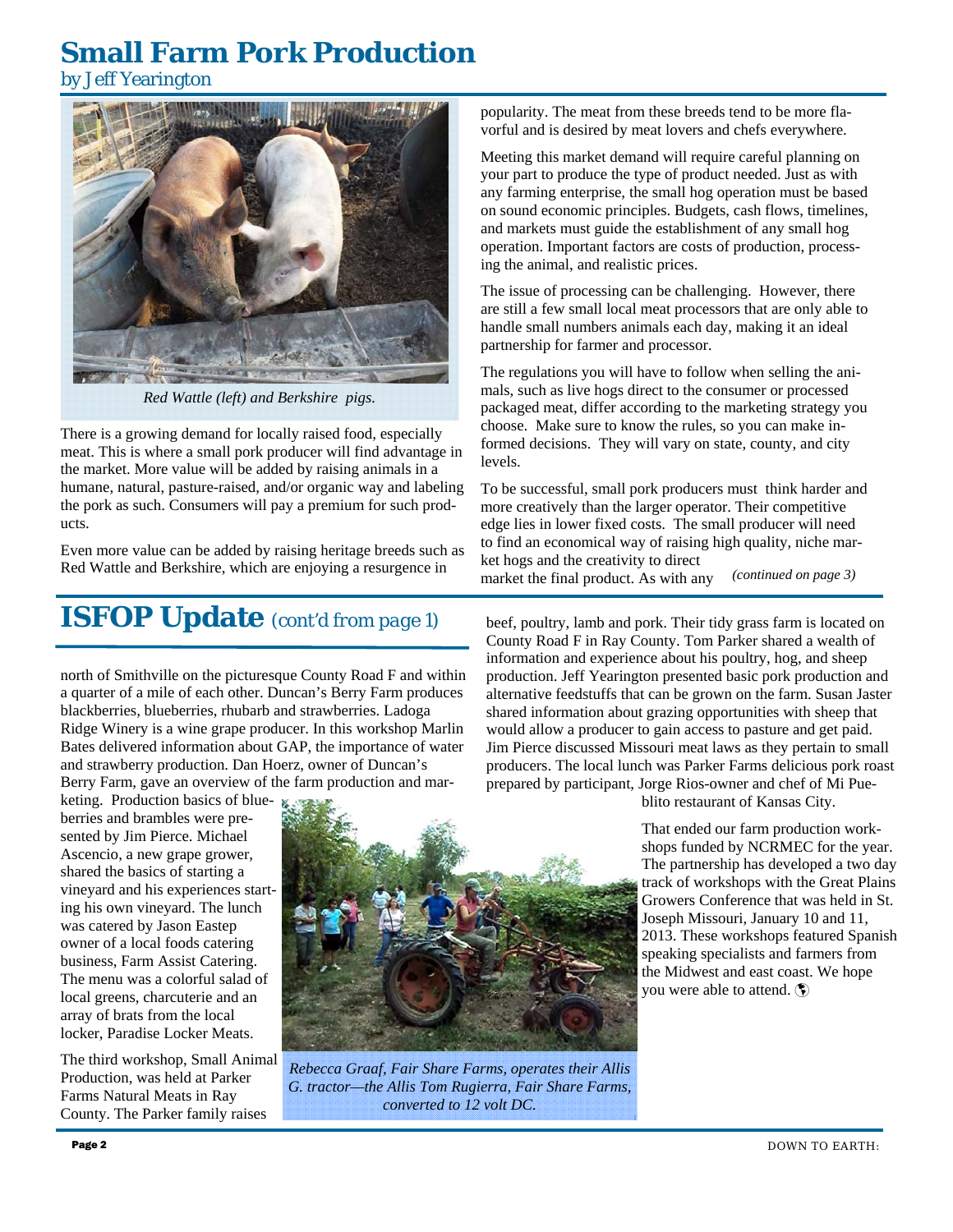# **Pork Production** *(cont'd from page 2)*

small farm enterprise, a producer must remember to spend a dollar only when it will return more than a dollar in income.

When first starting off, stick to the basics of pork production. This means no expensive buildings and living within your means. For a product to have value, there must be a market. Small farm pork production is no different. Before starting a new enterprise or expanding an existing one, you need to know what product you are raising and the market for the product. For example, you may want to sell only100 pound roaster pigs, but if there is no place to sell these pigs for an acceptable price, why raise them?

One market you can be sure of is the one demanding local food, but sometimes it can be challenging to get connected to these consumers. Farmers' markets, restaurants, local food expos, and other events focused on food are great places to get connected with the consumer. Do your research and work with your Small Farm Outreach Worker to see if pork production is right for your farm.

## **Food Safety**  *(cont' d from page 1)*

The United States Department of Agriculture (USDA) provides guidelines for any grower to develop a food safety plan. They do this through Good Agricultural Practices (GAP) and Good Handling Practices (GHP). Producers can use the Audit Verification Checklist. It has a list of all concerns from pre-plant to post-harvest. Growers whose food safety plan will be audited should use the Audit Verification Checklist from the USDA website (*http://www.ams.usda.gov/AMSv1.0/getfile ?dDocName=STELPRDC5091326*). The

checklist will help you prepare for the audit. It is also useful to review a food safety plan that has passed an audit before you prepare your own.

As can be seen from the checklist, most areas of concern relate to worker health and hygiene, water source and use, and manure/compost use. For instance, there is an emphasis on hand washing. In response, farms should have enough hand washing stations that all farm workers have easy access. These stations should have soap and single-use paper towels. For manure use, the USDA GAPs program has the same rule as the National Organic Standards Board. Manure should not be put on fields less than 90 days before harvest for crops whose edible portions do not touch the soil; the rule is 120 days before harvest for crops whose edible portions touch the soil. There are other areas of concern, each with suggested steps to enhance food safety.

Certification is only one way of keeping the food supply safer. Even producers who do not plan to have their food certified should

learn about how critical areas of their production system could increase the chance of microbial (for example, bacterial) contamination. In this way, they can take steps to reduce the risks.

There are a number of audits to choose from. If wholesale buyers request certification, they may state which audit is used. The USDA worked with many audit verification providers to make procedures similar. It has also created the Produce GAPs Harmonized Audit Food Safety Standard Audit, a newer form of the first GAPs Protocol.

For any audit, keeping good records is key. There are many resources to help organize the needed documentation; there are also ways to streamline the process of preparing for an audit. The National GAPs program can be found online at http://www.gaps.cornell.edu/. There, producers can see guides on food safety topics. They can also find self-assessment workbooks with best practices, training videos for farm employees and signs to post on farms.

Consumers are always mindful of food safety concerns. Today, more produce buyers want a way to verify food safety. Now is the best time to prepare for this audit process.

As a rule, audits must be done while the crop is in the ground. That makes the winter months the best time to do much of the work leading up to the audit. If you would like to start a food safety plan on your farm, get help from an extension expert. You can also attend workshops that help you create an on-farm food safety plan.

#### **Pork Processors in Missouri**

(not a complete list)

*Alwel's Country Meats*, Warrensburg. (660) 747-8261 - USDA Inspected

*Gilbert Meat Locker*, Holden. (816) 732-6431 - State Inspected

*Hetherington Meat Processing,* Clinton. (660) 885-4409 - State Inspected

*Remer Meat Company*, Clinton. (660) 885-8335 - USDA Inspected

To learn more about the USDA Good Agricultural/Handling Practices program, visit their website at: http://www.ams.usda.gov.



#### To learn more about the USDA Good Agricultural/Handling Practices program, visit their website at:

http://www.ams.usda.gov/

If you are interested in implementing a food safety plan on your farm, seek the assistance of an Extension professional and attend educational workshops designed to help you put together an on-farm food safety plan.